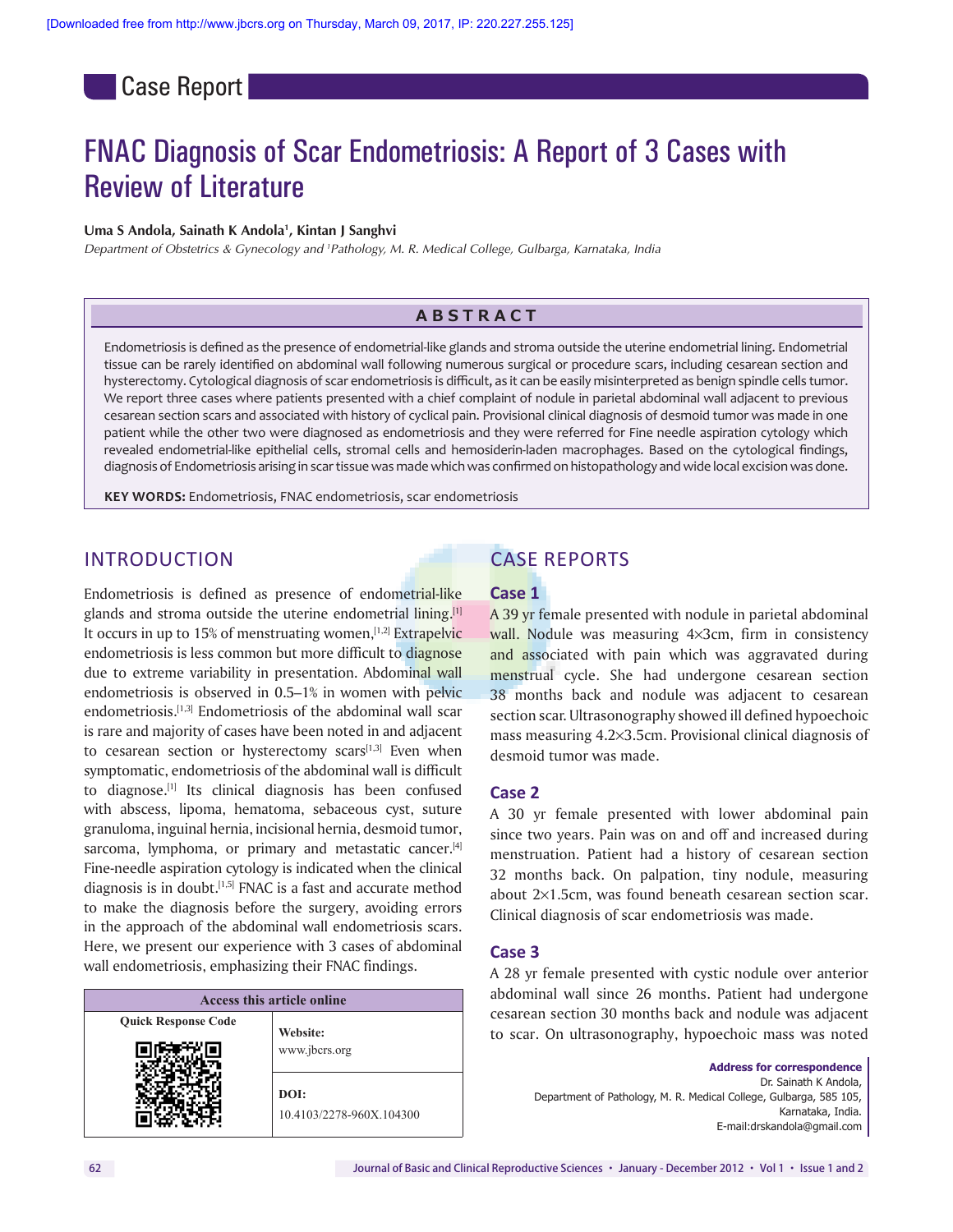measuring 2.5×2.3cm. Clinical diagnosis of endometriosis was made.

In all three cases, FNAC was done and aspirates were moderately cellular and composed of loosely cohesive clusters and monolayered sheets of polygonal to oval epithelial cells with moderate amount of cytoplasm, uniform round to oval nuclei with bland chromatin and inconspicuous nucleoli. Case one showed occasional cytoplasmic microvacuolations. Also seen were fragments of spindle cells with moderate amount of cytoplasm and elongated nuclei. Background showed altered hemorrhage and brownish debris with mixed inflammatory cells infiltrate and scattered hemosiderin laden macrophages. No seeding was observed after the procedure.

Diagnoses of endometriosis arising from scar were offered; nodules were excised and submitted for histopathology.

Grossly, case one measured 4.5×3.5×3.0cm, case two measured 2.0×1.5×1.5cm and case three measured 2.5×2.5×2.0cm. Cut sections were grey yellow with central grey white to brown areas of fibrosis and few microcysts. Microscopy revealed irregularly dilated endometrial glands surrounded by endometrial stroma with foci of lymphomononuclear infiltrate and scattered hemosiderin laden macrophages. In case one, secretory endometrium was found while case two and case three showed irregular endometrium. Diagnosis of endometriosis was confirmed by morphology [Figure 1].



**Figure 1:** (a) Monolayered sheets of endometrial glandular cells with moderate cytoplasm and round to oval nuclei along with foci of spindled stromal cells (arrow) (Giemsa ×400). (b) Spindle stromal cells with scant cytoplasm and bland nuclei (Giemsa ×1000). (c and d) Endometrial glands and stroma surrounded by fibrous tissue of Scar (C: H and E ×100, D: H and E ×400)

# **DISCUSSION**

Endometriosis, described for the first time by Rokitansky in 1861, is defined as the presence of endometrial-like glands and stroma outside the uterine endometrial lining.<sup>[1]</sup> It should be considered when a nodule appears in a cesarean scar or other gynecologic operative procedure sites.

In this study, the average age at presentation was 32 years and the interval between surgery and onset of endometriosis symptoms was between 26 and 38 months (mean: 30.5 months) as observed by others authors. $[1]$ 

Endometriosis occurs in up to 15% of menstruating women.[1,2] Extrapelvic endometriosis is less common but more difficult to diagnose due to extreme variability in presentation.<sup>[6]</sup> Scar endometriosis is a rare entity but is becoming more frequent after cesarean section (Pfannenstiel syndrome) as demonstrated in a systematic review by Horton *et al*,<sup>[7]</sup> Majority of cases have been noted in and adjacent to cesarean section (57%) or hysterectomy scars $(11\%)$ .<sup>[1,3]</sup> However, it may also rarely involve bladder, kidney, bowel, lymph nodes, and abdominal wall.<sup>[8]</sup> First case of scar endometriosis was reported by Meyer in 1903.[2] In 24% of cases of scar endometriosis, concomitant pelvic endometriosis is found.[1]

Two theories have been proposed concerning pathogenesis: Metastatic theory states the transport of endometrial cells to adjacent locations, via surgical manipulations, hematogenous or lymphatic dissemination. Metaplastic theory states that premitive pleuripotential mesenchymal cells undergo specialized differentiation and metaplasia into endometrial tissue.<sup>[8]</sup> Clinically, scar endometriosis is characterized by nodule adjacent to scar with cyclic pain and enlargement. Cyclicity, although not always present, is pathognomic for scar endometriosis.<sup>[2]</sup> However, in the majority of reports, the clinical diagnosis missing is a rule, even using imaging.<sup>[9]</sup> The sonographic appearance of abdominal wall endometriosis has been shown to be cystic, multicystic, mixed, or solid and nonspecific images. Imaging techniques are nonspecific and needle biopsy may confirm the diagnosis.[1,9]

Cytologically, smears show variable cellularity. The presence of any two of three cytological components (endometrial glands, stromal cells and hemosiderin laden macrophages) can be used for cytological diagnosis of endometriosis.[5] However, these cytological features are related to hormonal changes. In proliferative phase, epithelial cells form cohesive sheets of uniform small cells with scant cytoplasm, round to ovoid nuclei with bland chromatin and occasional non-atypical mitosis. While